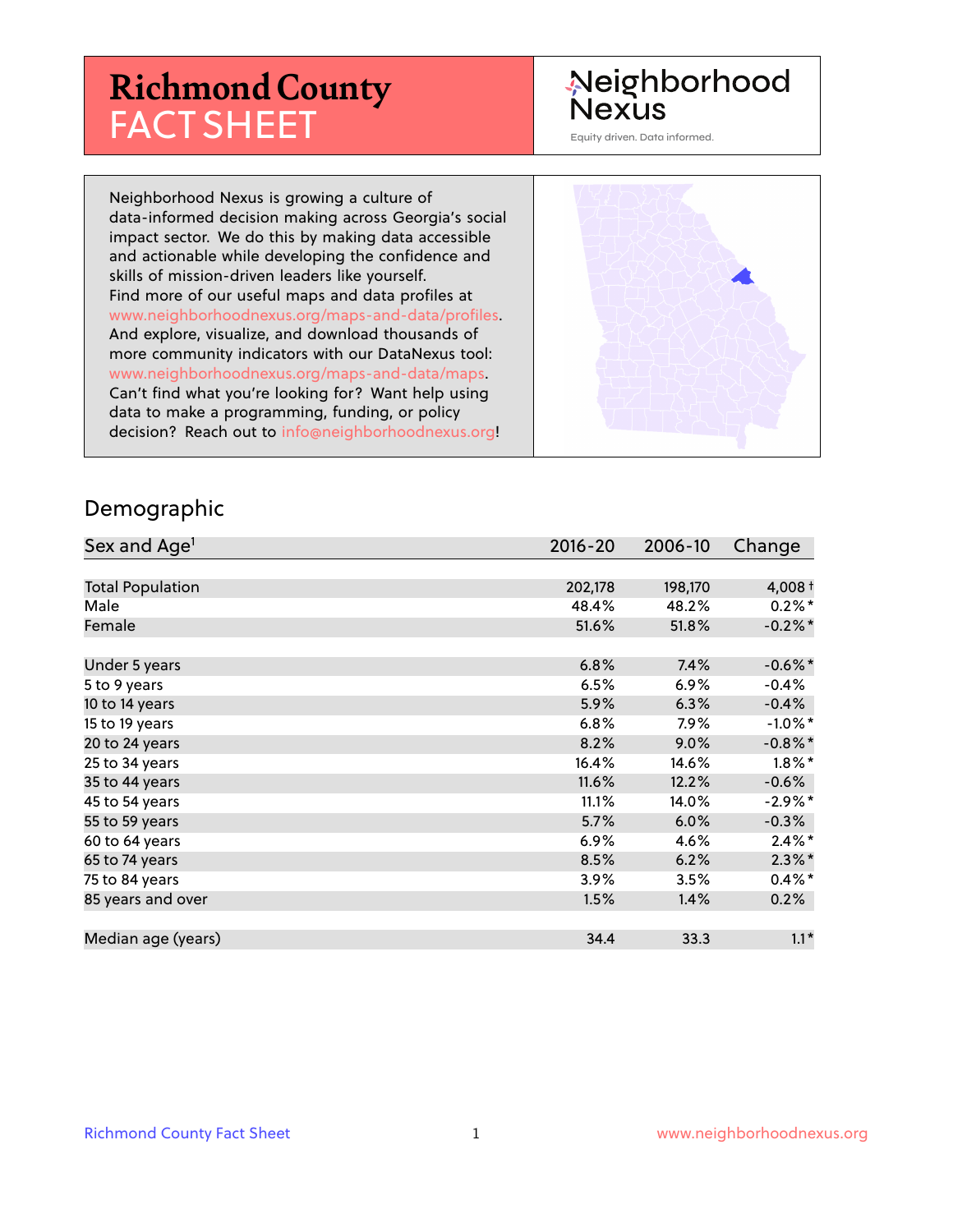# Demographic, continued...

| Race <sup>2</sup>                                            | $2016 - 20$ | 2006-10 | Change     |
|--------------------------------------------------------------|-------------|---------|------------|
| <b>Total population</b>                                      | 202,178     | 198,170 | 4,008 $†$  |
| One race                                                     | 96.7%       | 97.7%   | $-1.0\%$ * |
| White                                                        | 36.1%       | 40.7%   | $-4.6\%$ * |
| <b>Black or African American</b>                             | 56.7%       | 53.9%   | $2.8\%$ *  |
| American Indian and Alaska Native                            | 0.2%        | 0.3%    | $-0.1%$    |
| Asian                                                        | 2.0%        | 1.6%    | $0.3\%$ *  |
| Native Hawaiian and Other Pacific Islander                   | 0.2%        | 0.2%    | 0.0%       |
| Some other race                                              | 1.6%        | 1.1%    | $0.5%$ *   |
| Two or more races                                            | 3.3%        | 2.3%    | $1.0\%$ *  |
| Race alone or in combination with other race(s) <sup>3</sup> | $2016 - 20$ | 2006-10 | Change     |
| Total population                                             | 202,178     | 198,170 | 4,008 $†$  |
| White                                                        | 39.1%       | 42.5%   | $-3.4\%$ * |
| <b>Black or African American</b>                             | 58.5%       | 55.3%   | $3.2\%$ *  |
| American Indian and Alaska Native                            | 0.9%        | 0.8%    | 0.0%       |
| Asian                                                        | 2.7%        | 2.2%    | $0.5%$ *   |
| Native Hawaiian and Other Pacific Islander                   | 0.3%        | 0.4%    | $-0.1%$    |
| Some other race                                              | 2.3%        | 1.3%    | $1.0\%$ *  |
| Hispanic or Latino and Race <sup>4</sup>                     | $2016 - 20$ | 2006-10 | Change     |
| <b>Total population</b>                                      | 202,178     | 198,170 | $4,008+$   |
| Hispanic or Latino (of any race)                             | 5.1%        | 3.9%    | $1.2%$ †   |
| Not Hispanic or Latino                                       | 94.9%       | 96.1%   | $-1.2%$ +  |
| White alone                                                  | 33.8%       | 38.6%   | $-4.8\%$ * |
| Black or African American alone                              | 55.7%       | 53.1%   | $2.6\%$ *  |
| American Indian and Alaska Native alone                      | 0.2%        | 0.2%    | $-0.1\%$ * |
| Asian alone                                                  | 1.8%        | 1.6%    | $0.2\%$ *  |
| Native Hawaiian and Other Pacific Islander alone             | 0.2%        | 0.2%    | $0.0\%$    |
| Some other race alone                                        | 0.6%        | 0.3%    | $0.3\% *$  |
| Two or more races                                            | 2.7%        | 2.0%    | $0.7%$ *   |
| U.S. Citizenship Status <sup>5</sup>                         | $2016 - 20$ | 2006-10 | Change     |
| Foreign-born population                                      | 7,059       | 7,419   | $-360$     |
| Naturalized U.S. citizen                                     | 51.4%       | 49.9%   | 1.5%       |
| Not a U.S. citizen                                           | 48.6%       | 50.1%   | $-1.5%$    |
|                                                              |             |         |            |
| Citizen, Voting Age Population <sup>6</sup>                  | $2016 - 20$ | 2006-10 | Change     |
| Citizen, 18 and over population                              | 152,902     | 145,129 | $7,773*$   |
| Male                                                         | 47.6%       | 47.3%   | 0.3%       |
| Female                                                       | 52.4%       | 52.7%   | $-0.3%$    |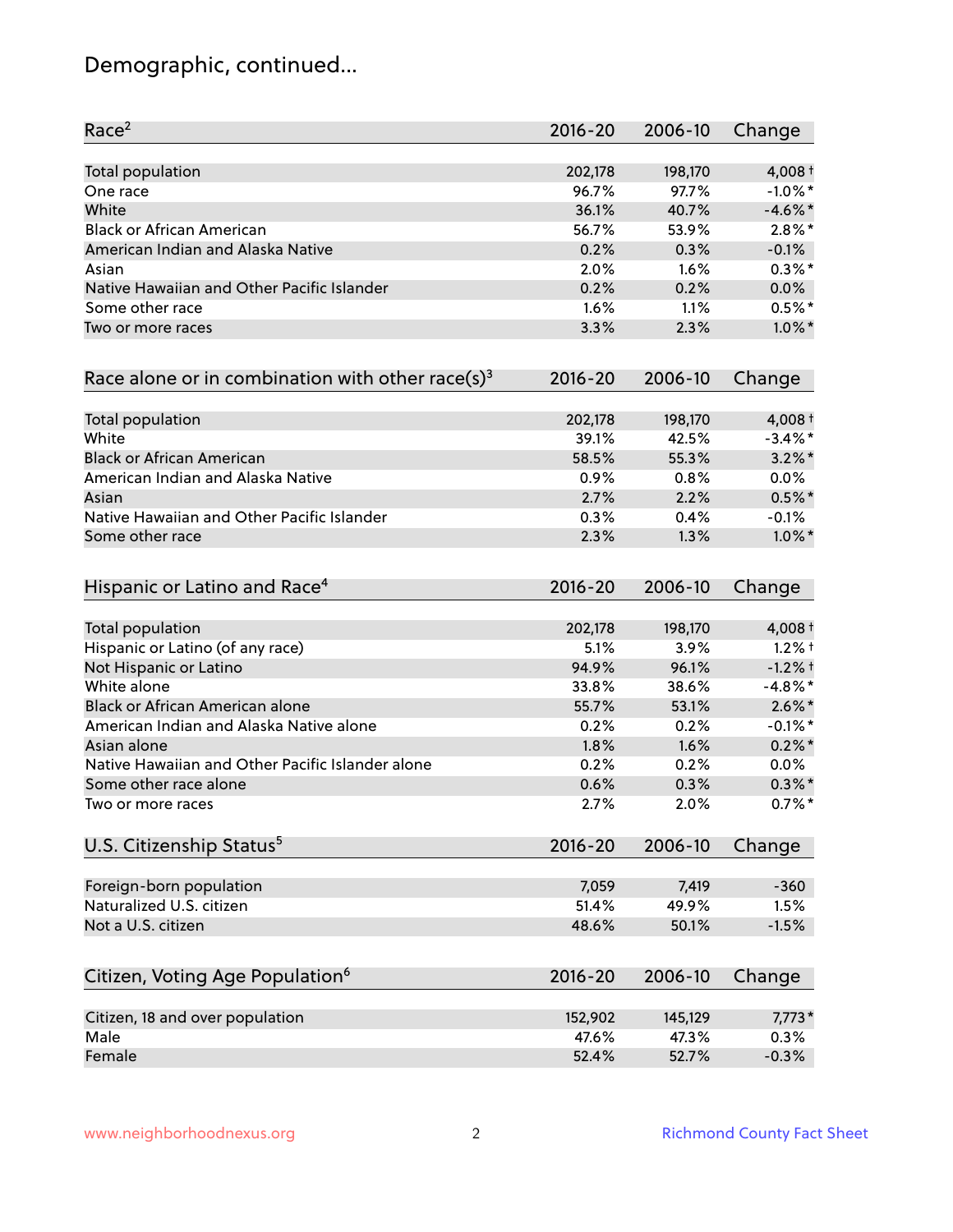#### Economic

| Income <sup>7</sup>                                 | $2016 - 20$ | 2006-10 | Change     |
|-----------------------------------------------------|-------------|---------|------------|
|                                                     |             |         |            |
| All households                                      | 72,526      | 74,199  | $-1,673*$  |
| Less than \$10,000                                  | 10.4%       | 12.3%   | $-2.0\%$ * |
| \$10,000 to \$14,999                                | 7.0%        | 8.1%    | $-1.1\%$ * |
| \$15,000 to \$24,999                                | 12.4%       | 13.0%   | $-0.6%$    |
| \$25,000 to \$34,999                                | 11.9%       | 13.5%   | $-1.6\%$ * |
| \$35,000 to \$49,999                                | 12.8%       | 16.2%   | $-3.4\%$ * |
| \$50,000 to \$74,999                                | 19.4%       | 17.3%   | $2.1\%$ *  |
| \$75,000 to \$99,999                                | 10.9%       | 9.5%    | $1.5\%$ *  |
| \$100,000 to \$149,999                              | 9.4%        | 6.8%    | $2.5%$ *   |
| \$150,000 to \$199,999                              | 3.2%        | 1.8%    | $1.5\%$ *  |
| \$200,000 or more                                   | 2.6%        | 1.6%    | $1.0\%$ *  |
| Median household income (dollars)                   | 43,882      | 37,882  | $6,000*$   |
| Mean household income (dollars)                     | 60,163      | 50,131  | 10,032*    |
| With earnings                                       | 74.9%       | 77.3%   | $-2.5%$ *  |
| Mean earnings (dollars)                             | 59,534      | 49,702  | 9,832*     |
| <b>With Social Security</b>                         | 32.8%       | 27.4%   | $5.4\%$ *  |
| Mean Social Security income (dollars)               | 17,554      | 13,653  | 3,900*     |
| With retirement income                              | 22.9%       | 19.6%   | $3.3\%$ *  |
| Mean retirement income (dollars)                    | 22,953      | 19,863  | 3,089*     |
| With Supplemental Security Income                   | 8.6%        | 5.4%    | $3.2\%$ *  |
| Mean Supplemental Security Income (dollars)         | 9,828       | 7,026   | 2,802*     |
| With cash public assistance income                  | 3.2%        | 2.0%    | $1.2\%$ *  |
| Mean cash public assistance income (dollars)        | 2,735       | 2,914   | $-178$     |
| With Food Stamp/SNAP benefits in the past 12 months | 19.3%       | 15.4%   | $3.9\%$ *  |
|                                                     |             |         |            |
| Families                                            | 42,892      | 46,726  | $-3,834*$  |
| Less than \$10,000                                  | 7.7%        | 10.6%   | $-2.9\%$ * |
| \$10,000 to \$14,999                                | 5.1%        | 5.8%    | $-0.6%$    |
| \$15,000 to \$24,999                                | 9.8%        | 10.8%   | $-1.0%$    |
| \$25,000 to \$34,999                                | 11.8%       | 11.7%   | 0.1%       |
| \$35,000 to \$49,999                                | 12.5%       | 16.1%   | $-3.7%$ *  |
| \$50,000 to \$74,999                                | 20.0%       | 19.2%   | 0.9%       |
| \$75,000 to \$99,999                                | 12.5%       | 12.2%   | 0.3%       |
| \$100,000 to \$149,999                              | 12.4%       | 9.1%    | $3.2\%$ *  |
| \$150,000 to \$199,999                              | 4.3%        | 2.3%    | $2.0\%$ *  |
| \$200,000 or more                                   | 4.0%        | 2.2%    | $1.7\%$ *  |
| Median family income (dollars)                      | 53,033      | 45,220  | 7,813*     |
| Mean family income (dollars)                        | 71,471      | 58,211  | 13,260*    |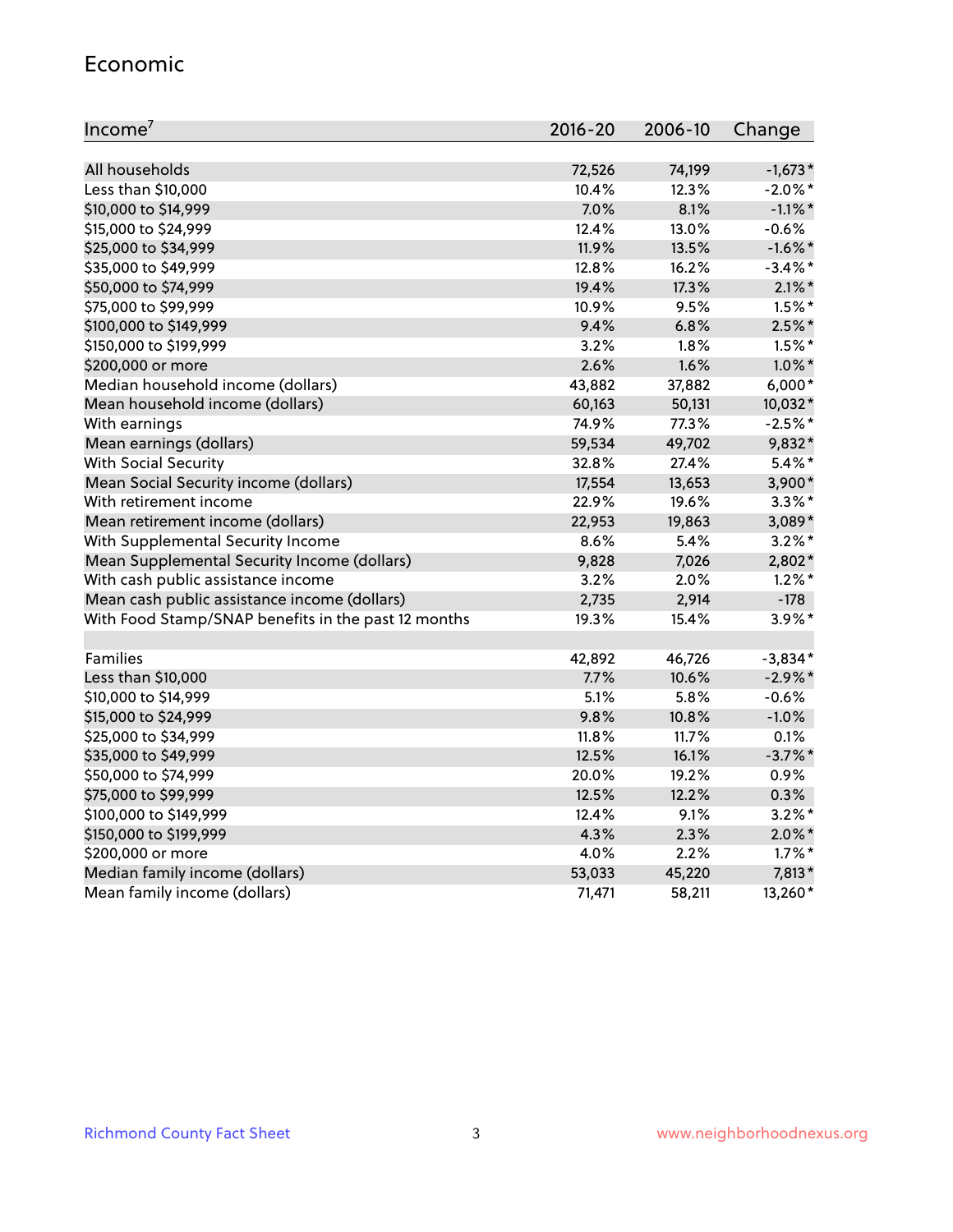#### Economic, continued...

| Income, continued <sup>8</sup>                                        | $2016 - 20$ | 2006-10 | Change   |
|-----------------------------------------------------------------------|-------------|---------|----------|
|                                                                       |             |         |          |
| Nonfamily households                                                  | 29,634      | 27,473  | $2,161*$ |
| Median nonfamily income (dollars)                                     | 30,851      | 26,106  | 4,745*   |
| Mean nonfamily income (dollars)                                       | 41,668      | 33,875  | 7,793*   |
| Median earnings for workers (dollars)                                 | 26,217      | 24,657  | 1,560*   |
| Median earnings for male full-time, year-round workers                | 40,069      | 37,368  | 2,701*   |
| (dollars)                                                             |             |         |          |
| Median earnings for female full-time, year-round workers<br>(dollars) | 33,747      | 29,313  | 4,434*   |
| Per capita income (dollars)                                           | 23,842      | 20,604  | $3,238*$ |
|                                                                       |             |         |          |
| Families and People Below Poverty Level <sup>9</sup>                  | 2016-20     | 2006-10 | Change   |
|                                                                       |             |         |          |
| <b>All families</b>                                                   | 18.4%       | 19.4%   | $-1.0%$  |
| With related children under 18 years                                  | 31.0%       | 30.2%   | 0.9%     |
| With related children under 5 years only                              | 27.7%       | 31.9%   | $-4.1%$  |
| Married couple families                                               | 4.8%        | 6.0%    | $-1.1%$  |
| With related children under 18 years                                  | 8.5%        | 9.9%    | $-1.5%$  |
| With related children under 5 years only                              | 12.9%       | 12.1%   | 0.9%     |
| Families with female householder, no husband present                  | 38.5%       | 39.6%   | $-1.1%$  |
| With related children under 18 years                                  | 49.9%       | 47.4%   | 2.5%     |
| With related children under 5 years only                              | 40.4%       | 52.5%   | $-12.1%$ |
| All people                                                            | 23.2%       | 23.3%   | $-0.1%$  |
| Under 18 years                                                        | 37.4%       | 36.5%   | 0.9%     |
| Related children under 18 years                                       | 37.2%       | 36.3%   | 0.9%     |
| Related children under 5 years                                        | 39.3%       | 42.3%   | $-3.0%$  |
| Related children 5 to 17 years                                        | 36.2%       | 33.7%   | 2.5%     |
| 18 years and over                                                     | 18.8%       | 18.7%   | 0.1%     |
| 18 to 64 years                                                        | 20.2%       | 19.9%   | 0.3%     |
| 65 years and over                                                     | 12.8%       | 12.1%   | 0.7%     |
| People in families                                                    | 21.4%       | 21.8%   | $-0.4%$  |
| Unrelated individuals 15 years and over                               | 29.8%       | 29.3%   | 0.5%     |
|                                                                       |             |         |          |
| Non-Hispanic white people                                             | 14.7%       | 15.5%   | $-0.8%$  |
| Black or African-American people                                      | 28.2%       | 28.9%   | $-0.7%$  |
| Asian people                                                          | 21.2%       | 9.1%    | 12.1%*   |
| Hispanic or Latino people                                             | 29.9%       | 24.7%   | 5.2%     |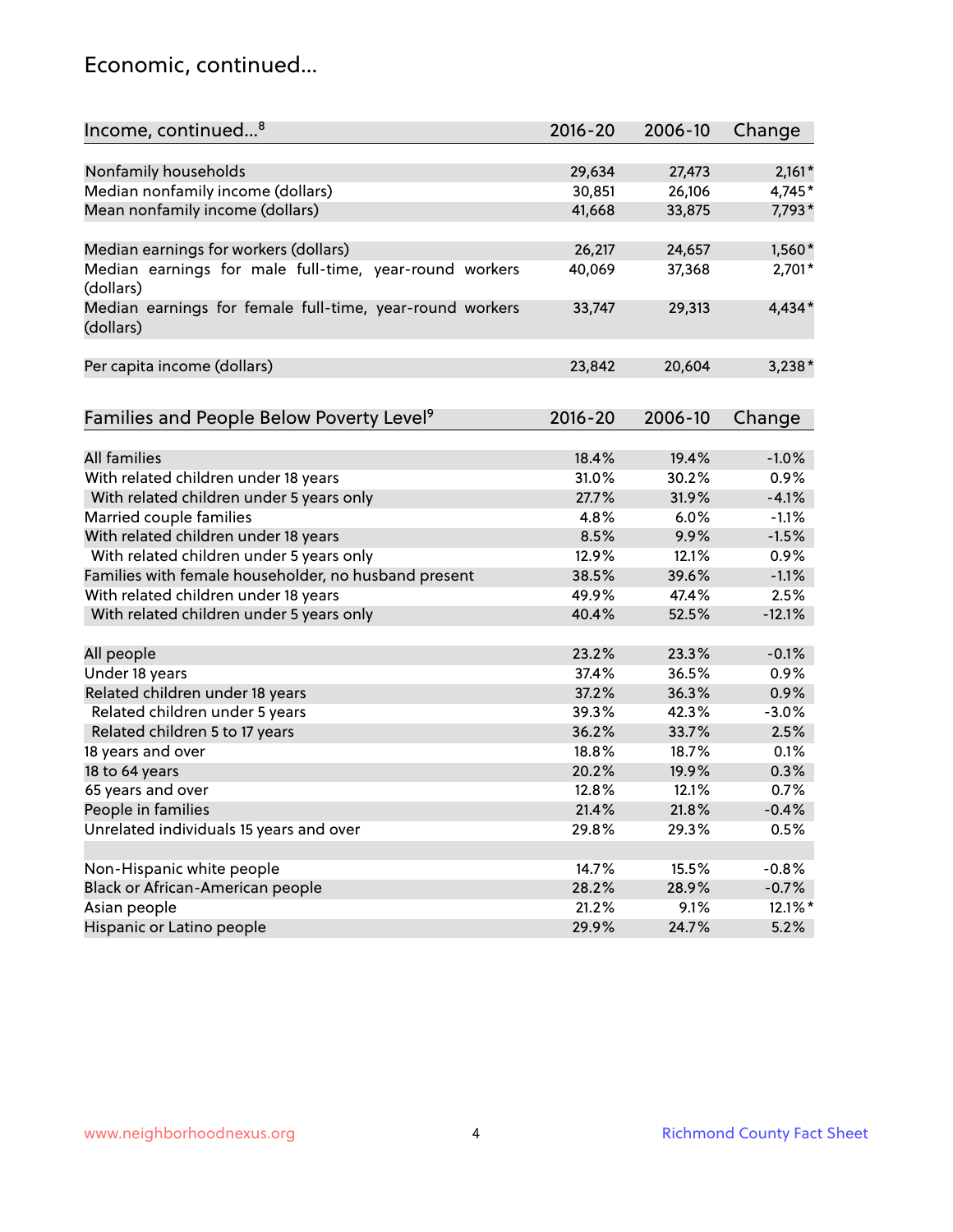# Employment

| Employment Status <sup>10</sup>                                             | 2010           | 2020           | Change         |
|-----------------------------------------------------------------------------|----------------|----------------|----------------|
| In Labor Force                                                              | 85,112         | 87,887         | 87,887         |
| <b>Unemployment Rate</b>                                                    | 7.6%           | 11.0%          | $-3.4%$        |
| Industry <sup>11</sup>                                                      | $2016 - 20$    | 2006-10        | Change         |
|                                                                             |                |                |                |
| Civilian employed population 16 years and over                              | 83,015<br>0.3% | 78,955<br>0.2% | 4,060*<br>0.1% |
| Agriculture, forestry, fishing and hunting, and mining<br>Construction      | 5.2%           | 5.8%           | $-0.7%$        |
| Manufacturing                                                               | 9.3%           | 11.2%          | $-1.9%$ *      |
| Wholesale trade                                                             | 1.9%           | 2.2%           | $-0.3%$        |
| Retail trade                                                                | 12.0%          | 12.5%          | $-0.5%$        |
| Transportation and warehousing, and utilities                               | 4.8%           | 5.1%           | $-0.4%$        |
| Information                                                                 | 1.4%           | 2.1%           | $-0.7%$ *      |
| Finance and insurance, and real estate and rental and leasing               | 3.7%           | 4.0%           | $-0.3%$        |
| Professional, scientific, and management, and administrative                | 13.1%          | 9.4%           | $3.7\%$ *      |
| and waste management services                                               |                |                |                |
| Educational services, and health care and social assistance                 | 25.1%          | 25.5%          | $-0.4%$        |
| Arts, entertainment, and recreation, and accommodation and<br>food services | 12.1%          | 10.5%          | $1.6\%$ *      |
| Other services, except public administration                                | 5.4%           | 4.9%           | 0.5%           |
| <b>Public administration</b>                                                | 5.7%           | 6.5%           | $-0.8%$        |
| Occupation <sup>12</sup>                                                    | $2016 - 20$    | 2006-10        | Change         |
|                                                                             |                |                |                |
| Civilian employed population 16 years and over                              | 83,015         | 78,955         | 4,060*         |
| Management, business, science, and arts occupations                         | 31.4%          | 30.0%          | 1.4%           |
| Service occupations                                                         | 22.2%          | 20.6%          | 1.5%           |
| Sales and office occupations                                                | 23.2%          | 25.9%          | $-2.6\%$ *     |
| Natural<br>construction,<br>and<br>maintenance<br>resources,<br>occupations | 7.4%           | 8.3%           | $-0.9%$        |
| Production, transportation, and material moving occupations                 | 15.8%          | 15.2%          | 0.6%           |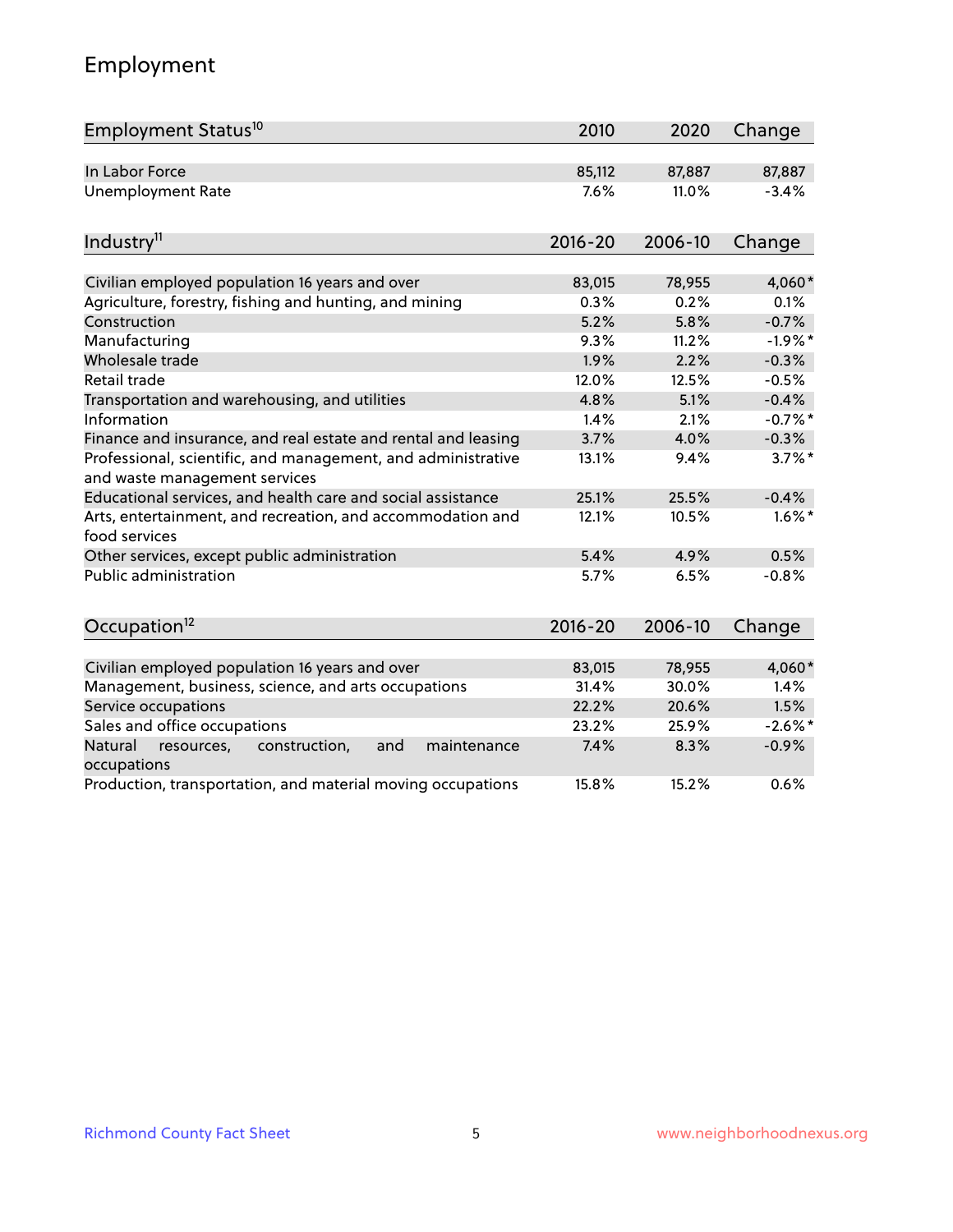# Employment, continued...

| Class of Worker <sup>13</sup>                                              | $2016 - 20$ | 2006-10        | Change     |
|----------------------------------------------------------------------------|-------------|----------------|------------|
| Civilian employed population 16 years and over                             | 83,015      | 78,955         | 4,060*     |
| Private wage and salary workers                                            | 76.1%       | 73.7%          | $2.3\%$ *  |
| Government workers                                                         | 20.8%       | 22.1%          | $-1.3%$    |
| Self-employed in own not incorporated business workers                     | 3.1%        | 4.1%           | $-1.0\%$ * |
| Unpaid family workers                                                      | 0.1%        | 0.1%           | $-0.0%$    |
| Job Flows <sup>14</sup>                                                    | 2019        | 2010           | Change     |
|                                                                            |             |                |            |
| Total Jobs in county                                                       | 100,734     | 97,515         | 3,219      |
| Held by residents of county                                                | 40.0%       | 41.5%          | $-1.5%$    |
| Held by non-residents of county                                            | 60.0%       | 58.5%          | 1.5%       |
|                                                                            |             |                |            |
| Jobs by Industry Sector <sup>15</sup>                                      | 2019        | 2010           | Change     |
|                                                                            |             |                |            |
| Total Jobs in county                                                       | 100,734     | 97,515         | 3,219      |
| Goods Producing sectors                                                    | 11.5%       | 11.4%<br>15.6% | 0.0%       |
| Trade, Transportation, and Utilities sectors<br>All Other Services sectors | 14.7%       |                | $-1.0%$    |
|                                                                            | 73.9%       | 72.9%          | 1.0%       |
| Total Jobs in county held by county residents                              | 40,341      | 40,496         | $-155$     |
| <b>Goods Producing sectors</b>                                             | 11.0%       | 11.1%          | $-0.0%$    |
| Trade, Transportation, and Utilities sectors                               | 12.4%       | 11.1%          | 1.3%       |
| All Other Services sectors                                                 | 76.6%       | 77.9%          | $-1.3%$    |
|                                                                            |             |                |            |
| Jobs by Earnings <sup>16</sup>                                             | 2019        | 2010           | Change     |
|                                                                            |             |                |            |
| Total Jobs in county                                                       | 100,734     | 97,515         | 3,219      |
| Jobs with earnings \$1250/month or less                                    | 23.9%       | 27.3%          | $-3.4%$    |
| Jobs with earnings \$1251/month to \$3333/month                            | 35.4%       | 40.6%          | $-5.1%$    |
| Jobs with earnings greater than \$3333/month                               | 40.7%       | 32.1%          | 8.6%       |
| Total Jobs in county held by county residents                              | 40,341      | 40,496         | $-155$     |
| Jobs with earnings \$1250/month or less                                    | 26.6%       | 30.7%          | $-4.1%$    |
| Jobs with earnings \$1251/month to \$3333/month                            | 41.3%       | 44.8%          | $-3.5%$    |
| Jobs with earnings greater than \$3333/month                               | 32.1%       | 24.5%          | 7.6%       |
|                                                                            |             |                |            |
| Jobs by Age of Worker <sup>17</sup>                                        | 2019        | 2010           | Change     |
|                                                                            |             |                |            |
| Total Jobs in county                                                       | 100,734     | 97,515         | 3,219      |
| Jobs with workers age 29 or younger                                        | 22.4%       | 23.0%          | $-0.6%$    |
| Jobs with workers age 30 to 54                                             | 54.4%       | 58.4%          | $-4.0%$    |
| Jobs with workers age 55 or older                                          | 23.2%       | 18.6%          | 4.7%       |
| Total Jobs in county held by county residents                              | 40,341      | 40,496         | $-155$     |
| Jobs with workers age 29 or younger                                        | 23.1%       | 23.4%          | $-0.2%$    |
| Jobs with workers age 30 to 54                                             | 52.7%       | 56.9%          | $-4.2%$    |
| Jobs with workers age 55 or older                                          | 24.2%       | 19.7%          | 4.5%       |
|                                                                            |             |                |            |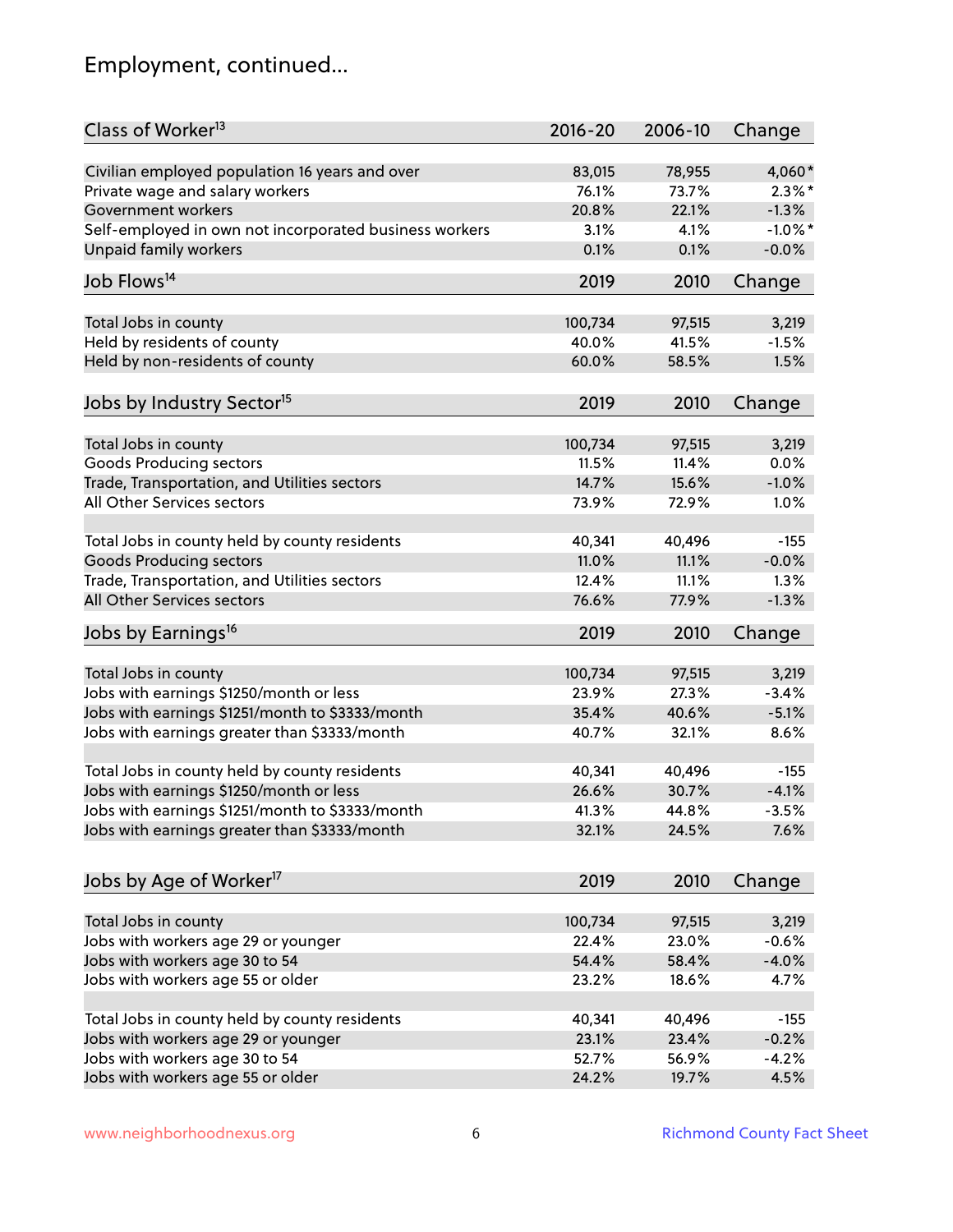#### Education

| Early Learning <sup>18</sup>                        |                |         | 2022       |
|-----------------------------------------------------|----------------|---------|------------|
| Licensed Capacity of Early Learning Centers         |                |         | 6,998      |
| Licenced capacity per 1,000 children ages 0-4       |                |         | 519.9      |
| School Enrollment <sup>19</sup>                     | 2022           | 2010    | Change     |
|                                                     |                |         |            |
| <b>Enrolled in Public School</b>                    | 29,470         | 32,449  | $-2,979$   |
| White                                               | 13.7%          | 20.1%   | $-6.4%$    |
| <b>Black or African-American</b>                    | 75.2%          | 74.3%   | 0.9%       |
| Asian                                               | 0.6%           | 0.9%    | $-0.3%$    |
| Native American                                     | 0.2%           | 0.1%    | 0.1%       |
| Pacific Islander                                    | 0.4%           | 0.4%    | 0.4%       |
| <b>Biracial or Multi-Racial</b>                     | 3.8%           | 2.0%    | 1.8%       |
| Hispanic or Latino                                  | 6.1%           | 2.1%    | 3.9%       |
| Georgia Milestones: 3rd Grade Reading <sup>20</sup> |                |         | 2019       |
|                                                     |                |         |            |
| Number of Students Tested                           |                |         | 2,420      |
| Proficient or Distinguished                         |                |         | 21.9%      |
| Georgia Milestones: 8th Grade Math <sup>21</sup>    |                |         | 2019       |
| Number of Students Tested                           |                |         | 2,004      |
| Proficient or Distinguished                         |                |         | 12.4%      |
|                                                     |                |         |            |
| Graduation Rates <sup>22</sup>                      | 2021           | 2012    | Change     |
|                                                     |                |         |            |
| Cohort                                              | 2,150<br>73.8% | 2,416   | $-266$     |
| <b>High School Graduation Rate</b>                  |                | 59.2%   | 14.6%      |
| Educational Attainment <sup>23</sup>                | $2016 - 20$    | 2006-10 | Change     |
|                                                     |                |         |            |
| Population 25 years and over                        | 132,953        | 123,819 | $9,134*$   |
| Less than 9th grade                                 | 3.7%           | 5.8%    | $-2.2%$ *  |
| 9th to 12th grade, no diploma                       | 10.6%          | 11.9%   | $-1.2\%$ * |
| High school graduate (includes equivalency)         | 32.1%          | 31.2%   | 0.8%       |
| Some college, no degree                             | 22.3%          | 23.1%   | $-0.7%$    |
| Associate's degree                                  | 8.8%           | 7.7%    | $1.1\%$ *  |
| Bachelor's degree                                   | 13.8%          | 12.8%   | 1.0%       |
| Graduate or professional degree                     | 8.7%           | 7.5%    | $1.2\%$ *  |
| Percent high school graduate or higher              | 85.7%          | 82.3%   | $3.4\%$ *  |
| Percent bachelor's degree or higher                 | 22.5%          | 20.3%   | $2.2\%$ *  |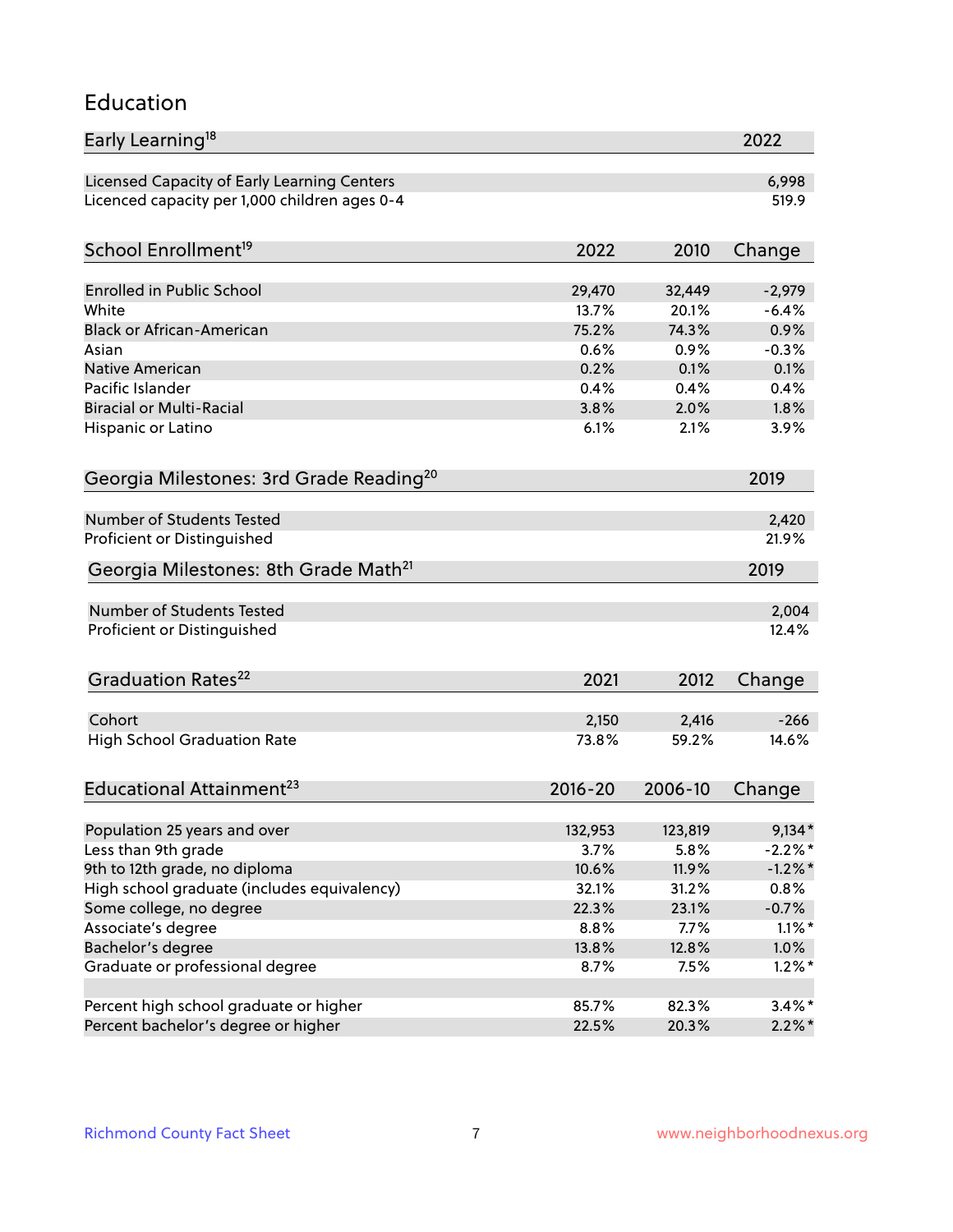#### Housing

| Households by Type <sup>24</sup>                     | 2016-20     | 2006-10 | Change     |
|------------------------------------------------------|-------------|---------|------------|
|                                                      |             |         |            |
| <b>Total households</b>                              | 72,526      | 74,199  | $-1,673*$  |
| Family households (families)                         | 59.1%       | 63.0%   | $-3.8\%$ * |
| With own children under 18 years                     | 23.1%       | 29.1%   | $-6.0\%$ * |
| Married-couple family                                | 33.0%       | 35.9%   | $-3.0\%$ * |
| With own children of the householder under 18 years  | 9.8%        | 13.3%   | $-3.5%$ *  |
| Male householder, no wife present, family            | 4.6%        | 5.1%    | $-0.5%$    |
| With own children of the householder under 18 years  | 1.6%        | 2.5%    | $-0.9\%$ * |
| Female householder, no husband present, family       | 21.6%       | 22.0%   | $-0.4%$    |
| With own children of the householder under 18 years  | 11.8%       | 13.4%   | $-1.6\%$ * |
| Nonfamily households                                 | 40.9%       | 37.0%   | $3.8\%$ *  |
| Householder living alone                             | 35.0%       | 32.1%   | $2.9\%$ *  |
| 65 years and over                                    | 11.9%       | 8.9%    | $3.0\%$ *  |
| Households with one or more people under 18 years    | 27.7%       | 34.2%   | $-6.5%$ *  |
| Households with one or more people 65 years and over | 28.0%       | 21.5%   | $6.6\%$ *  |
|                                                      |             |         |            |
| Average household size                               | 2.65        | 2.51    | $0.14*$    |
| Average family size                                  | 3.52        | 3.18    | $0.34*$    |
| Housing Occupancy <sup>25</sup>                      | $2016 - 20$ | 2006-10 | Change     |
|                                                      |             |         |            |
| Total housing units                                  | 89,055      | 86,097  | 2,958*     |
| Occupied housing units                               | 81.4%       | 86.2%   | $-4.7%$ *  |
| Vacant housing units                                 | 18.6%       | 13.8%   | 4.7%*      |
| Homeowner vacancy rate                               | 3.0         | 3.3     | $-0.4$     |
| Rental vacancy rate                                  | 10.5        | 10.1    | 0.4        |
| Units in Structure <sup>26</sup>                     | $2016 - 20$ | 2006-10 | Change     |
|                                                      |             |         |            |
| Total housing units                                  | 89,055      | 86,097  | 2,958*     |
| 1-unit, detached                                     | 60.5%       | 62.0%   | $-1.4\%$ * |
| 1-unit, attached                                     | 5.9%        | 4.5%    | $1.5\%$ *  |
| 2 units                                              | 2.8%        | 2.7%    | 0.0%       |
| 3 or 4 units                                         | 5.4%        | 6.0%    | $-0.6%$    |
| 5 to 9 units                                         | 7.7%        | 10.1%   | $-2.4\%$ * |
| 10 to 19 units                                       | 7.0%        | 3.5%    | $3.5\%$ *  |
| 20 or more units                                     | 4.0%        | 3.2%    | $0.9\%$ *  |
| Mobile home                                          | 6.6%        | 8.1%    | $-1.5%$ *  |
| Boat, RV, van, etc.                                  | 0.0%        | 0.0%    | $0.0\%$    |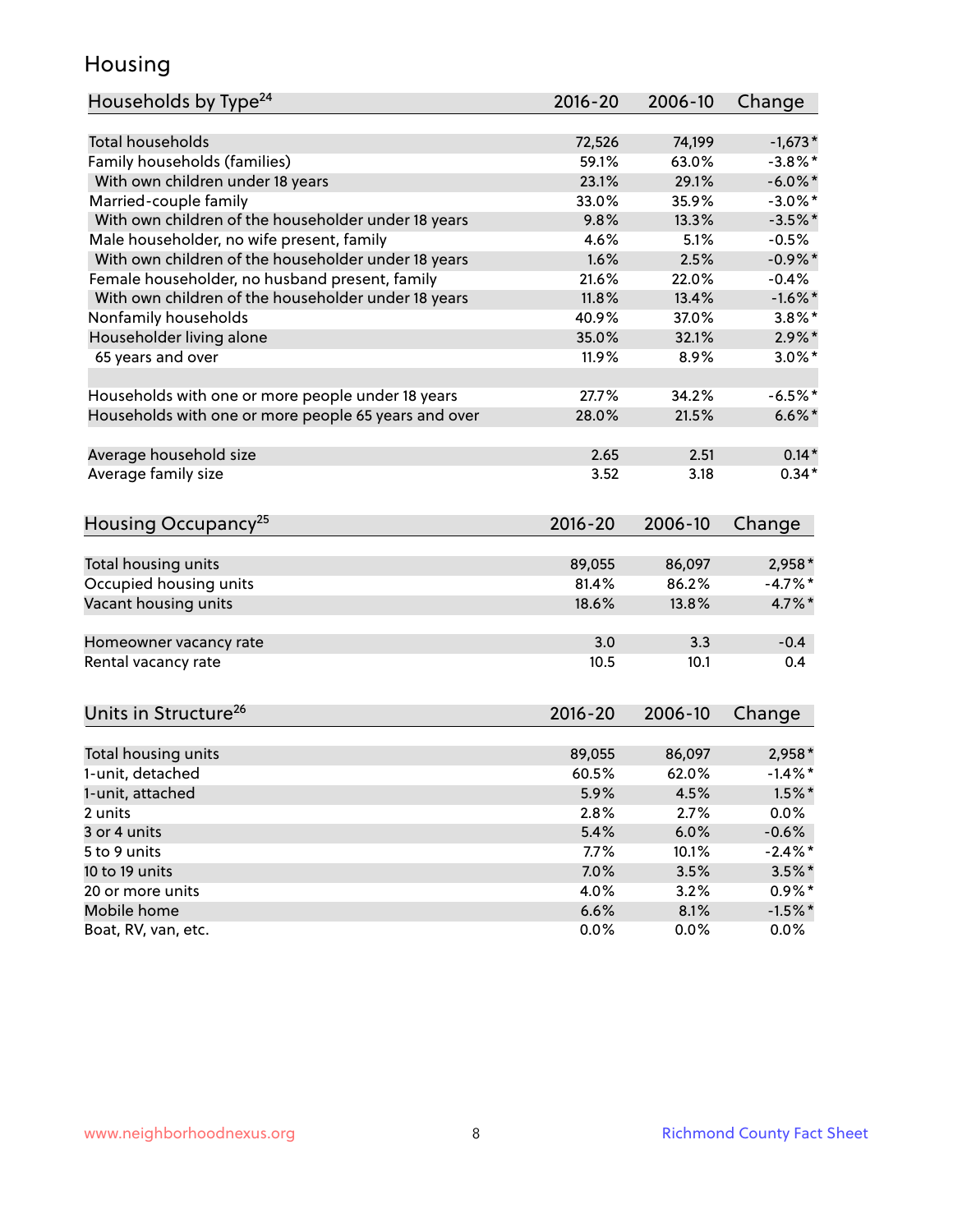# Housing, Continued...

| Year Structure Built <sup>27</sup>             | 2016-20     | 2006-10 | Change      |
|------------------------------------------------|-------------|---------|-------------|
| Total housing units                            | 89,055      | 86,097  | $2,958*$    |
| Built 2014 or later                            | 4.0%        | (X)     | (X)         |
| Built 2010 to 2013                             | 3.3%        | (X)     | (X)         |
| Built 2000 to 2009                             | 9.5%        | 10.4%   | $-0.8%$     |
| Built 1990 to 1999                             | 14.3%       | 13.8%   | 0.5%        |
| Built 1980 to 1989                             | 15.6%       | 16.7%   | $-1.1%$     |
| Built 1970 to 1979                             | 16.2%       | 20.4%   | $-4.1\%$ *  |
| Built 1960 to 1969                             | 13.9%       | 14.6%   | $-0.8%$     |
| Built 1950 to 1959                             | 10.8%       | 10.7%   | 0.1%        |
| Built 1940 to 1949                             | 4.4%        | 5.6%    | $-1.2%$ *   |
| Built 1939 or earlier                          | 8.0%        | 7.9%    | 0.1%        |
| Housing Tenure <sup>28</sup>                   | $2016 - 20$ | 2006-10 | Change      |
|                                                |             |         |             |
| Occupied housing units                         | 72,526      | 74,199  | $-1,673*$   |
| Owner-occupied                                 | 51.6%       | 57.0%   | $-5.4\%$ *  |
| Renter-occupied                                | 48.4%       | 43.0%   | $5.4\%$ *   |
| Average household size of owner-occupied unit  | 2.65        | 2.52    | $0.13*$     |
| Average household size of renter-occupied unit | 2.65        | 2.48    | $0.17*$     |
| Residence 1 Year Ago <sup>29</sup>             | $2016 - 20$ | 2006-10 | Change      |
| Population 1 year and over                     | 199,234     | 194,681 | 4,553*      |
| Same house                                     | 82.1%       | 77.6%   | 4.5%*       |
| Different house in the U.S.                    | 17.3%       | 21.3%   | $-4.0\%$ *  |
| Same county                                    | 9.2%        | 11.9%   | $-2.7%$ *   |
| Different county                               | 8.1%        | 9.3%    | $-1.2\%$ *  |
| Same state                                     | 3.6%        | 3.7%    | $-0.0%$     |
| Different state                                | 4.5%        | 5.7%    | $-1.2\%$ *  |
| Abroad                                         | 0.5%        | 1.1%    | $-0.6%$ *   |
| Value of Housing Unit <sup>30</sup>            | $2016 - 20$ | 2006-10 | Change      |
|                                                | 37,427      | 42,292  | $-4,865*$   |
| Owner-occupied units<br>Less than \$50,000     | 9.7%        | 12.5%   | $-2.8\%$ *  |
| \$50,000 to \$99,999                           | 33.0%       | 38.1%   | $-5.1\%$ *  |
| \$100,000 to \$149,999                         | 22.3%       | 24.9%   | $-2.6%$ *   |
| \$150,000 to \$199,999                         | 16.6%       | 11.9%   | 4.7%*       |
| \$200,000 to \$299,999                         | 10.5%       | 6.5%    | $4.1\%$ *   |
| \$300,000 to \$499,999                         | 5.4%        | 3.8%    | $1.6\%$ *   |
| \$500,000 to \$999,999                         | 2.0%        | 1.6%    | 0.4%        |
| \$1,000,000 or more                            | 0.6%        | 0.7%    | $-0.1%$     |
| Median (dollars)                               | 115,300     | 99,300  | 16,000*     |
| Mortgage Status <sup>31</sup>                  | $2016 - 20$ | 2006-10 | Change      |
|                                                |             |         |             |
| Owner-occupied units                           | 37,427      | 42,292  | $-4,865*$   |
| Housing units with a mortgage                  | 57.4%       | 68.1%   | $-10.7\%$ * |
| Housing units without a mortgage               | 42.6%       | 31.9%   | 10.7%*      |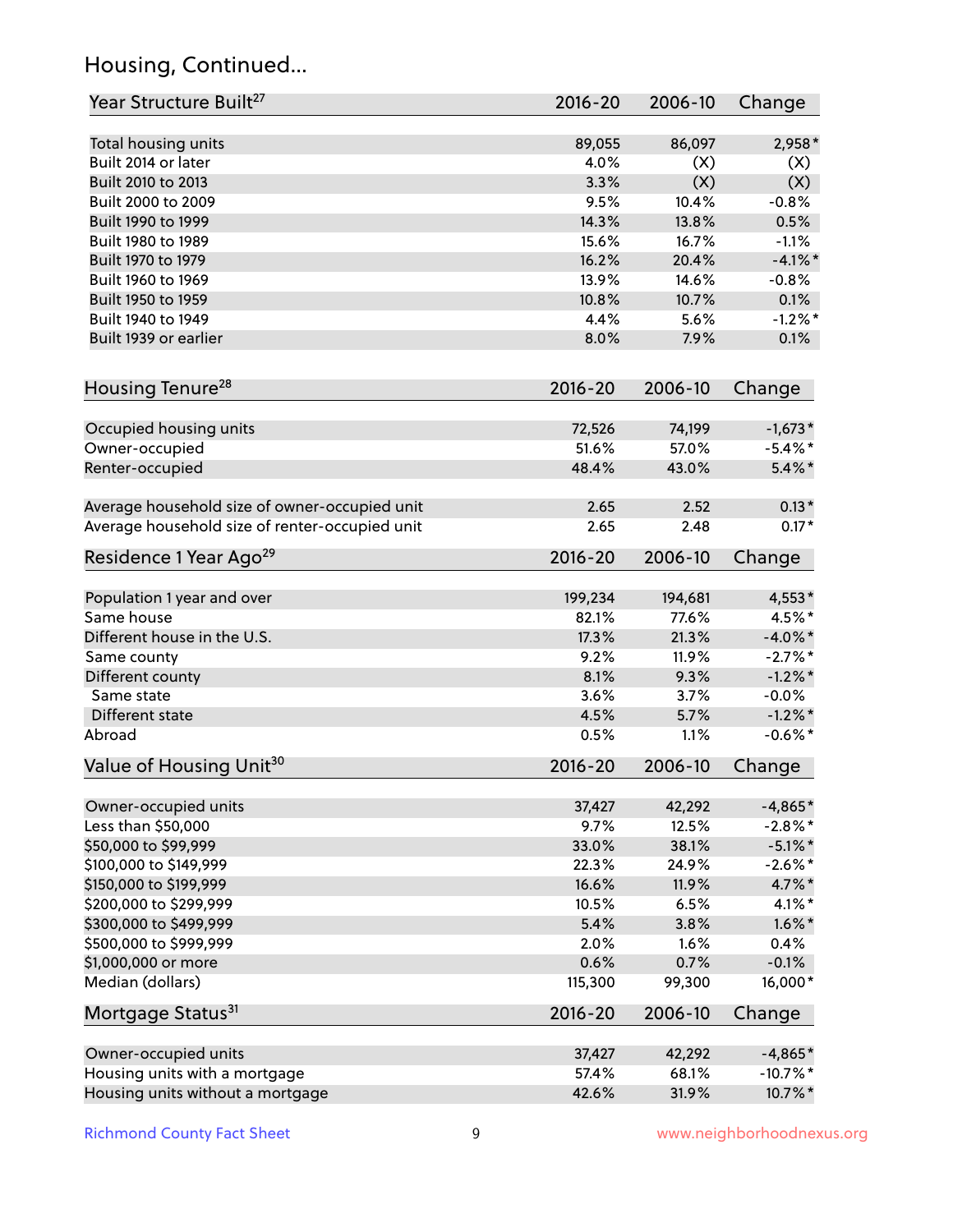# Housing, Continued...

| Selected Monthly Owner Costs <sup>32</sup>                                            | $2016 - 20$ | 2006-10 | Change     |
|---------------------------------------------------------------------------------------|-------------|---------|------------|
| Housing units with a mortgage                                                         | 21,481      | 28,816  | $-7,335*$  |
| Less than \$300                                                                       | 0.1%        | 0.1%    | $0.0\%$    |
| \$300 to \$499                                                                        | 1.5%        | 2.3%    | $-0.8%$    |
| \$500 to \$999                                                                        | 34.4%       | 41.9%   | $-7.5%$ *  |
| \$1,000 to \$1,499                                                                    | 38.2%       | 36.9%   | 1.3%       |
| \$1,500 to \$1,999                                                                    | 15.8%       | 11.8%   | 4.0%*      |
| \$2,000 to \$2,999                                                                    | 7.4%        | 5.0%    | $2.4\%$ *  |
| \$3,000 or more                                                                       | 2.7%        | 2.1%    | 0.6%       |
| Median (dollars)                                                                      | 1,152       | 1,060   | $92*$      |
| Housing units without a mortgage                                                      | 15,946      | 13,476  | 2,470*     |
| Less than \$150                                                                       | 2.4%        | 3.7%    | $-1.3%$    |
| \$150 to \$249                                                                        | 10.4%       | 19.5%   | $-9.2%$ *  |
| \$250 to \$349                                                                        | 24.3%       | 29.4%   | $-5.1\%$ * |
| \$350 to \$499                                                                        | 31.9%       | 29.6%   | 2.3%       |
| \$500 to \$699                                                                        | 20.2%       | 11.5%   | 8.7%*      |
| \$700 or more                                                                         | 10.8%       | 6.2%    | 4.6%*      |
| Median (dollars)                                                                      | 409         | 341     | 68*        |
| Selected Monthly Owner Costs as a Percentage of<br>Household Income <sup>33</sup>     | $2016 - 20$ | 2006-10 | Change     |
| Housing units with a mortgage (excluding units where<br>SMOCAPI cannot be computed)   | 21,374      | 28,584  | $-7,210*$  |
| Less than 20.0 percent                                                                | 49.8%       | 37.4%   | 12.4%*     |
| 20.0 to 24.9 percent                                                                  | 15.4%       | 14.0%   | 1.3%       |
| 25.0 to 29.9 percent                                                                  | 7.7%        | 12.5%   | $-4.8\%$ * |
| 30.0 to 34.9 percent                                                                  | 5.9%        | 9.3%    | $-3.4\%$ * |
| 35.0 percent or more                                                                  | 21.3%       | 26.9%   | $-5.6\%$ * |
| Not computed                                                                          | 107         | 232     | $-125$     |
| Housing unit without a mortgage (excluding units where<br>SMOCAPI cannot be computed) | 15,743      | 13,295  | $2,448*$   |
| Less than 10.0 percent                                                                | 44.1%       | 41.3%   | 2.8%       |
| 10.0 to 14.9 percent                                                                  | 19.7%       | 18.6%   | 1.1%       |
| 15.0 to 19.9 percent                                                                  | 12.6%       | 11.7%   | 0.8%       |
| 20.0 to 24.9 percent                                                                  | 6.4%        | 7.5%    | $-1.0%$    |
| 25.0 to 29.9 percent                                                                  | 6.6%        | 5.6%    | 1.0%       |
| 30.0 to 34.9 percent                                                                  | 2.1%        | 3.9%    | $-1.8\%$ * |
| 35.0 percent or more                                                                  | 8.5%        | 11.4%   | $-2.9\%*$  |
| Not computed                                                                          | 203         | 181     | 22         |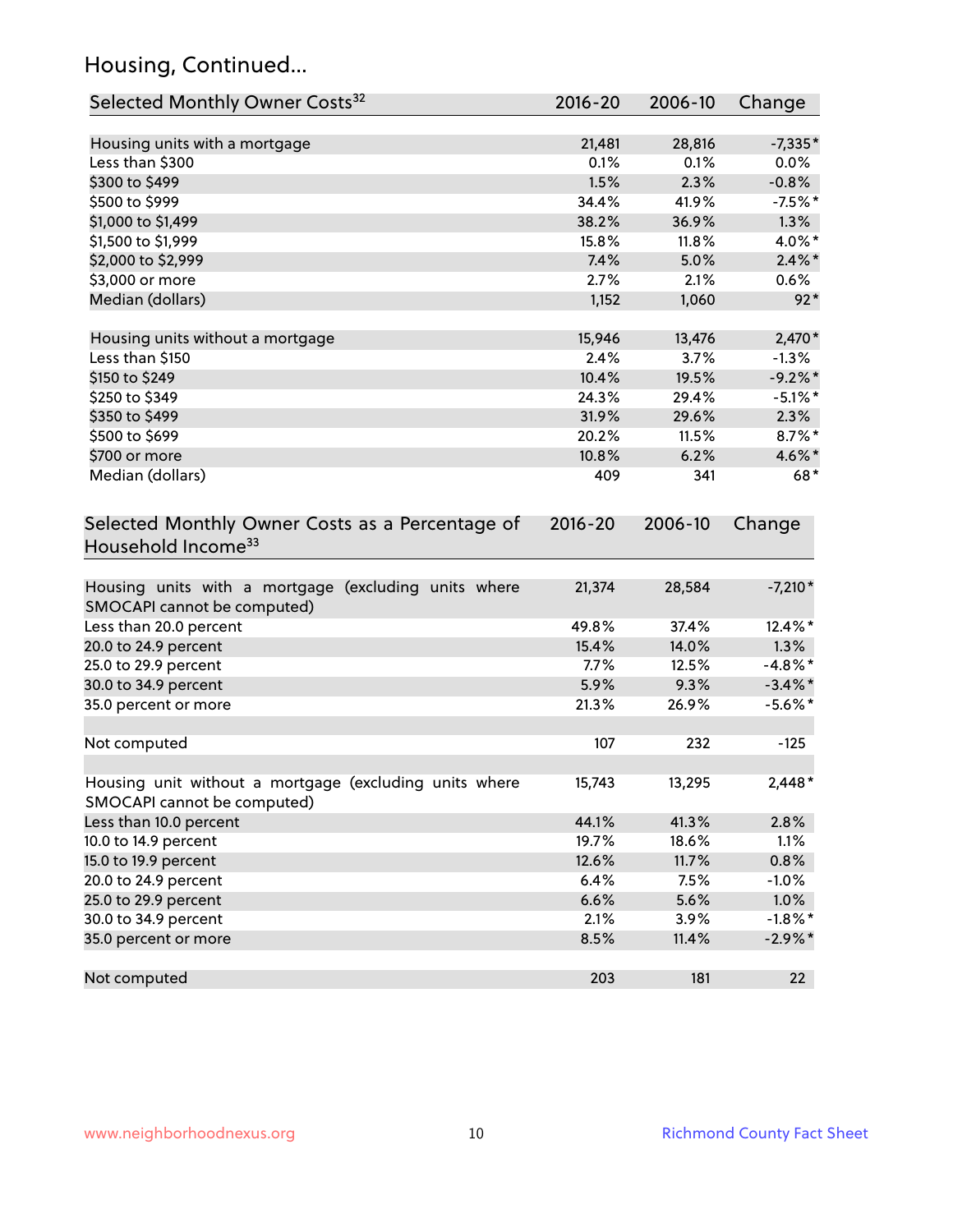# Housing, Continued...

| Gross Rent <sup>34</sup>                                                       | $2016 - 20$ | 2006-10 | Change      |
|--------------------------------------------------------------------------------|-------------|---------|-------------|
|                                                                                |             |         |             |
| Occupied units paying rent                                                     | 33,774      | 30,153  | $3,621*$    |
| Less than \$200                                                                | 0.6%        | 2.9%    | $-2.3\%$ *  |
| \$200 to \$499                                                                 | 7.7%        | 17.6%   | $-10.0\%$ * |
| \$500 to \$749                                                                 | 20.2%       | 39.1%   | $-18.9\%$ * |
| \$750 to \$999                                                                 | 35.5%       | 25.6%   | 9.9%*       |
| \$1,000 to \$1,499                                                             | 31.7%       | 13.8%   | 18.0%*      |
| \$1,500 to \$1,999                                                             | 3.8%        | 0.8%    | $3.0\%$ *   |
| \$2,000 or more                                                                | 0.4%        | 0.1%    | $0.3\%$ *   |
| Median (dollars)                                                               | 908         | 686     | $222*$      |
|                                                                                |             |         |             |
| No rent paid                                                                   | 1,325       | 1,754   | $-429*$     |
|                                                                                |             |         |             |
| Gross Rent as a Percentage of Household Income <sup>35</sup>                   | $2016 - 20$ | 2006-10 | Change      |
|                                                                                |             |         |             |
| Occupied units paying rent (excluding units where GRAPI<br>cannot be computed) | 32,759      | 28,948  | $3,811*$    |
| Less than 15.0 percent                                                         | 10.6%       | 12.8%   | $-2.2%$     |
| 15.0 to 19.9 percent                                                           | 12.4%       | 11.6%   | 0.8%        |
| 20.0 to 24.9 percent                                                           | 11.8%       | 13.4%   | $-1.6%$     |
| 25.0 to 29.9 percent                                                           | 8.6%        | 12.5%   | $-3.9\%$ *  |
| 30.0 to 34.9 percent                                                           | 9.6%        | 8.0%    | 1.5%        |
| 35.0 percent or more                                                           | 47.0%       | 41.7%   | $5.3\%$ *   |
|                                                                                |             |         |             |
| Not computed                                                                   | 2,340       | 2,959   | $-619*$     |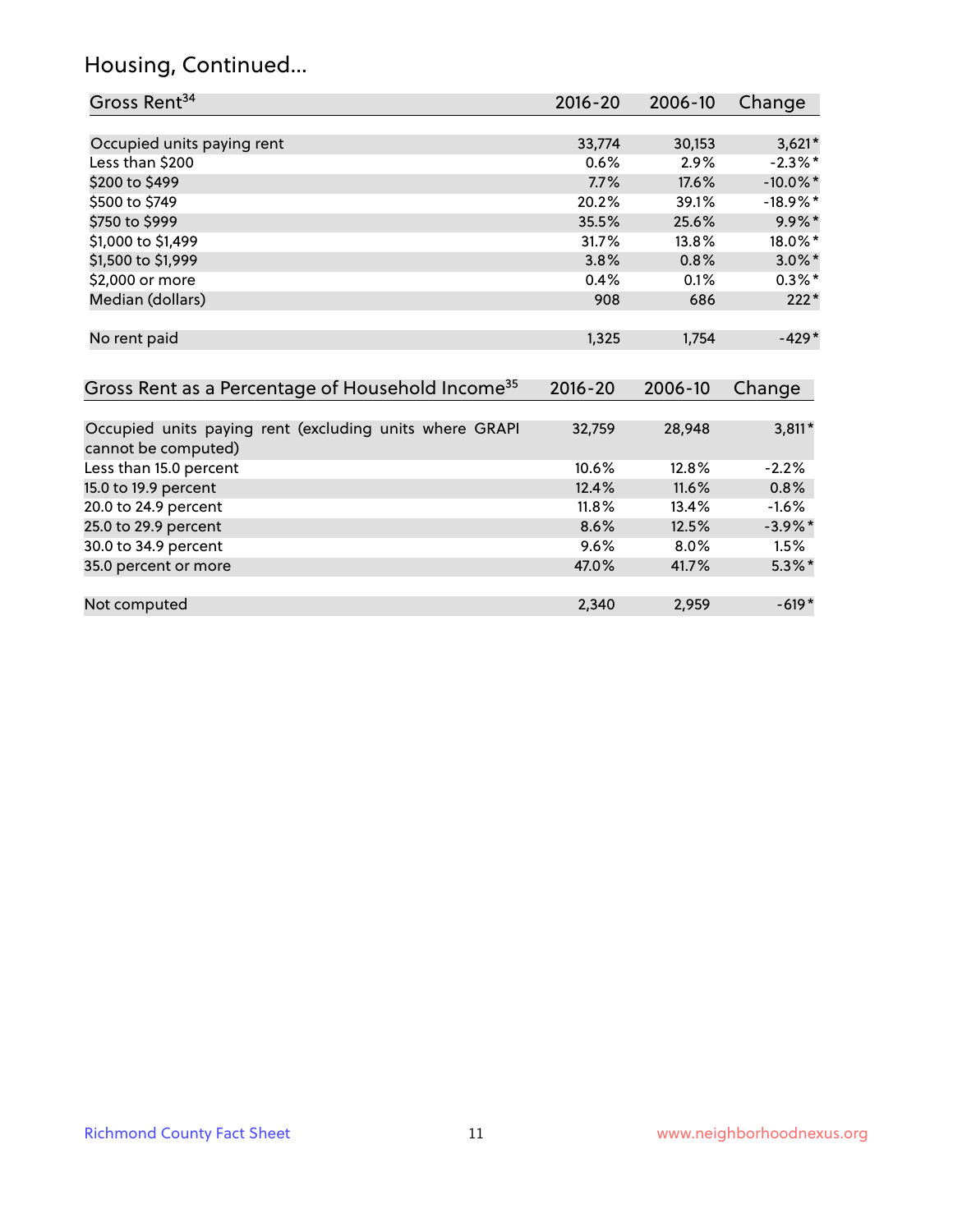# Community Involvement

| 2020    |
|---------|
|         |
| 135,315 |
| 86.812  |
| 64.2%   |
|         |

#### Transportation

| Commuting to Work <sup>37</sup>           | 2016-20     | 2006-10 | Change     |
|-------------------------------------------|-------------|---------|------------|
|                                           |             |         |            |
| Workers 16 years and over                 | 87,248      | 83,949  | $3,299*$   |
| Car, truck, or van - drove alone          | 78.0%       | 78.5%   | $-0.5%$    |
| Car, truck, or van - carpooled            | 9.1%        | 12.1%   | $-2.9\%$ * |
| Public transportation (excluding taxicab) | $1.8\%$     | 1.6%    | 0.2%       |
| Walked                                    | 2.7%        | 4.4%    | $-1.7%$ *  |
| Other means                               | 3.6%        | 1.2%    | $2.4\%$ *  |
| Worked at home                            | 4.7%        | 2.3%    | $2.5\%$ *  |
| Mean travel time to work (minutes)        | 20.9        | 19.5    | $1.4*$     |
| Vehicles Available <sup>38</sup>          | $2016 - 20$ | 2006-10 | Change     |
| Occupied housing units                    | 72,526      | 74,199  | $-1,673*$  |
| No vehicles available                     | 10.6%       | 9.1%    | $1.5\%$ *  |
| 1 vehicle available                       | 40.6%       | 40.1%   | 0.5%       |
| 2 vehicles available                      | 30.4%       | 34.3%   | $-3.9\%$ * |
| 3 or more vehicles available              | 18.4%       | 16.5%   | $1.9\%$ *  |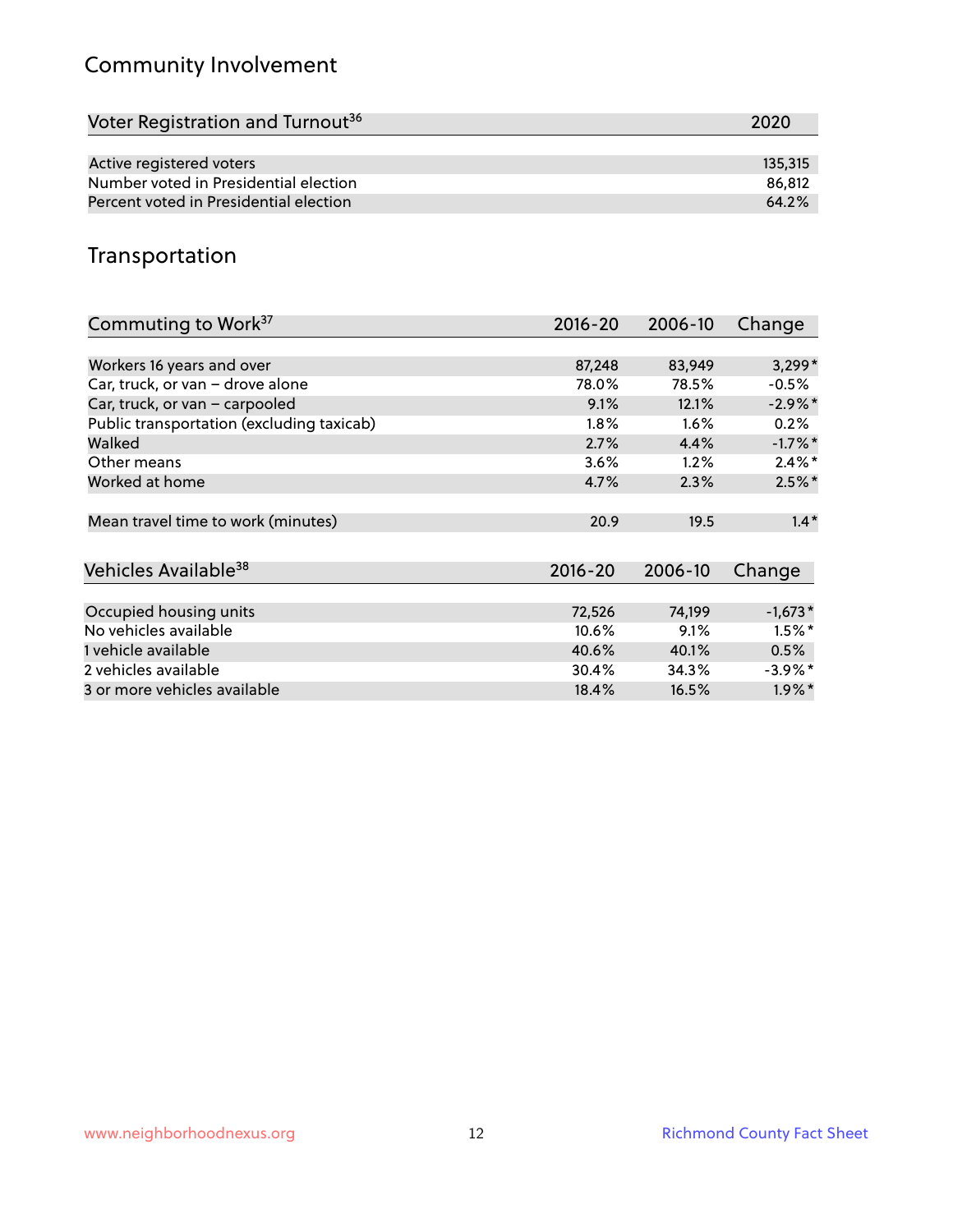#### Health

| Health Insurance coverage <sup>39</sup> | 2016-20 |
|-----------------------------------------|---------|
|-----------------------------------------|---------|

| Civilian Noninstitutionalized Population                | 191,462 |
|---------------------------------------------------------|---------|
| With health insurance coverage                          | 86.6%   |
| With private health insurance coverage                  | 58.7%   |
| With public health coverage                             | 41.2%   |
| No health insurance coverage                            | 13.4%   |
| Civilian Noninstitutionalized Population Under 19 years | 48,998  |
| No health insurance coverage                            | 6.2%    |
| Civilian Noninstitutionalized Population 19 to 64 years | 115,253 |
| In labor force:                                         | 83,856  |
| Employed:                                               | 75,766  |
| With health insurance coverage                          | 84.0%   |
| With private health insurance coverage                  | 37.8%   |
| With public coverage                                    | 13.4%   |
| No health insurance coverage                            | 16.0%   |
| Unemployed:                                             | 8,090   |
| With health insurance coverage                          | 58.4%   |
| With private health insurance coverage                  | 37.8%   |
| With public coverage                                    | 25.8%   |
| No health insurance coverage                            | 41.6%   |
| Not in labor force:                                     | 31,397  |
| With health insurance coverage                          | 78.0%   |
| With private health insurance coverage                  | 43.0%   |
| With public coverage                                    | 45.1%   |
| No health insurance coverage                            | 22.0%   |

# **Health Factors Most Recent** And The Control of the Control of The Control of The Control of The Control of The Control of The Control of The Control of The Control of The Control of The Control of The Control of The Contr

| Premature Death (YPLL before age 75 per 100,000 population, age-adjusted) <sup>40</sup> | 12,200.2 |
|-----------------------------------------------------------------------------------------|----------|
| Average number of Physically Unhealthy Days <sup>41</sup>                               | 5.0      |
| Average number of Mentally Unhealthy Days <sup>42</sup>                                 | 5.5      |
| Low Birthweight Births <sup>43</sup>                                                    | 12.4%    |
| Diabetes Prevalence <sup>44</sup>                                                       | $15.0\%$ |
| HIV Prevalence (per 100,000 population) <sup>45</sup>                                   | 889.8    |
| Rate, Deduplicated ER Visits for Asthma, Ages 0-17 <sup>46</sup>                        | 1,854.7  |